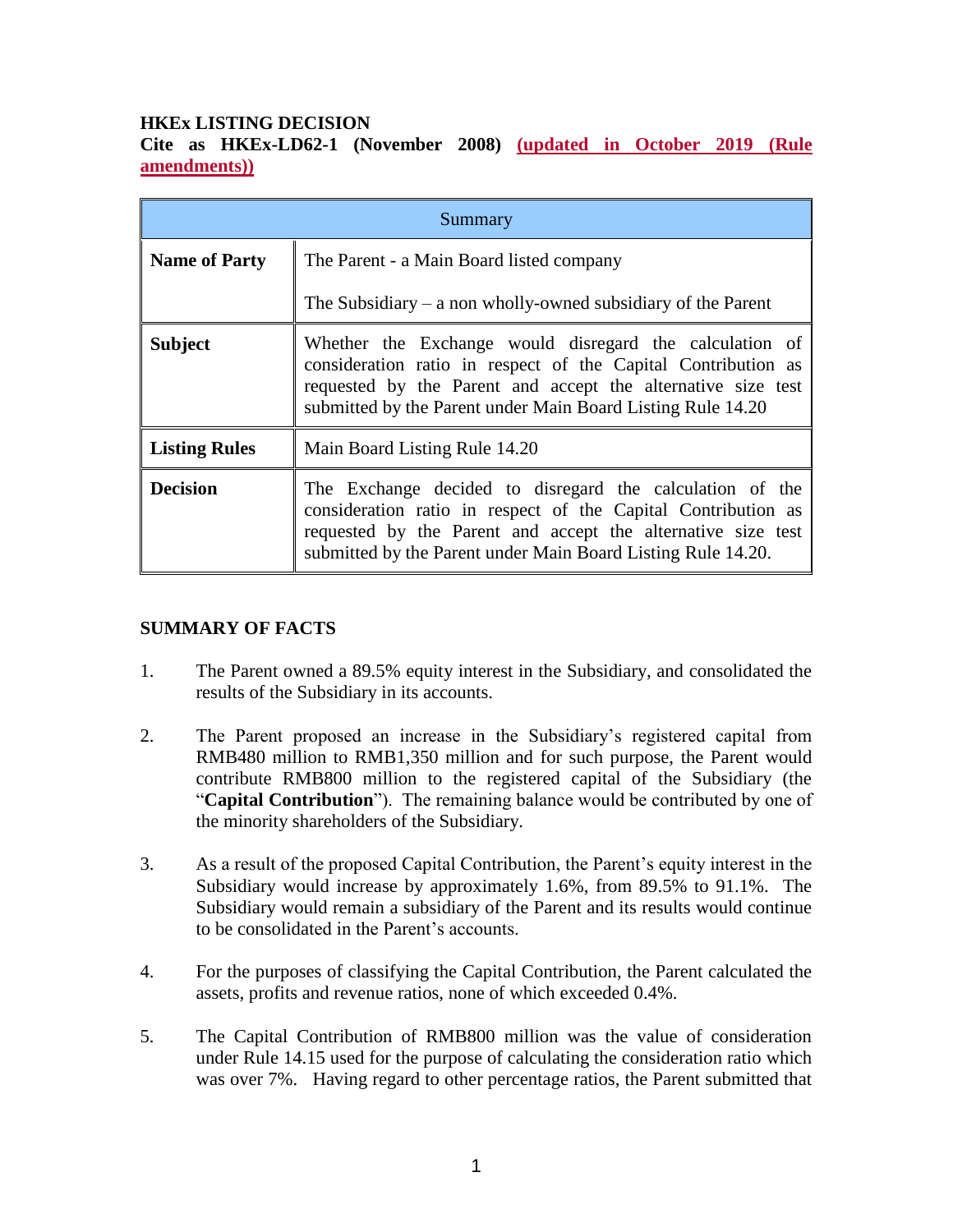the consideration ratio produced an anomalous result and requested the Exchange to disregard it under Rule 14.20.

6. The Parent submitted an alternative size test using, as the value of the consideration for the consideration ratio, the amount it contributed in excess of the contribution required to maintain its interest in the Subsidiary (i.e. RMB1,350 million x 1.6%). The result of the alternative size test was 0.2%.

## **THE ISSUE RAISED FOR CONSIDERATION**

7. Whether the Exchange would disregard the calculation of consideration ratio in respect of the Capital Contribution as requested by the Parent and accept the alternative size test submitted by the Parent under Rule 14.20.

# **APPLICABLE LISTING RULE OR PRINCIPLE**

8. Main Board Listing Rule 14.15(1) provides that when calculating the consideration ratio:

> the value of the consideration shall be the fair value of the consideration determined at the date of the agreement of the transaction in accordance with applicable Hong Kong Financial Reporting Standards or International Financial Reporting Standards. Normally, the fair value of the consideration should be the same as the fair value of the asset which is the subject of the transaction. …

9. Main Board Listing Rule 14.20 provides that:

the Exchange may, where any of the calculations of the percentage ratios produces an anomalous result or is inappropriate to the sphere of activity of the listed issuer, disregard the calculation and substitute other relevant indicators of size, including industry specific tests. The listed issuer must provide alternative tests which it considers appropriate to the Exchange for consideration.

10. Main Board Listing Rule 14.26 provides that:

in an acquisition or disposal of equity capital, the numerators for the purposes of the (a) assets ratio, (b) profits ratio and (c) revenue ratio are to be calculated by reference to the value of the total assets, the profits attributable to such capital and the revenue attributable to such capital respectively.

11. Main Board Listing Rule 14.28 provides that: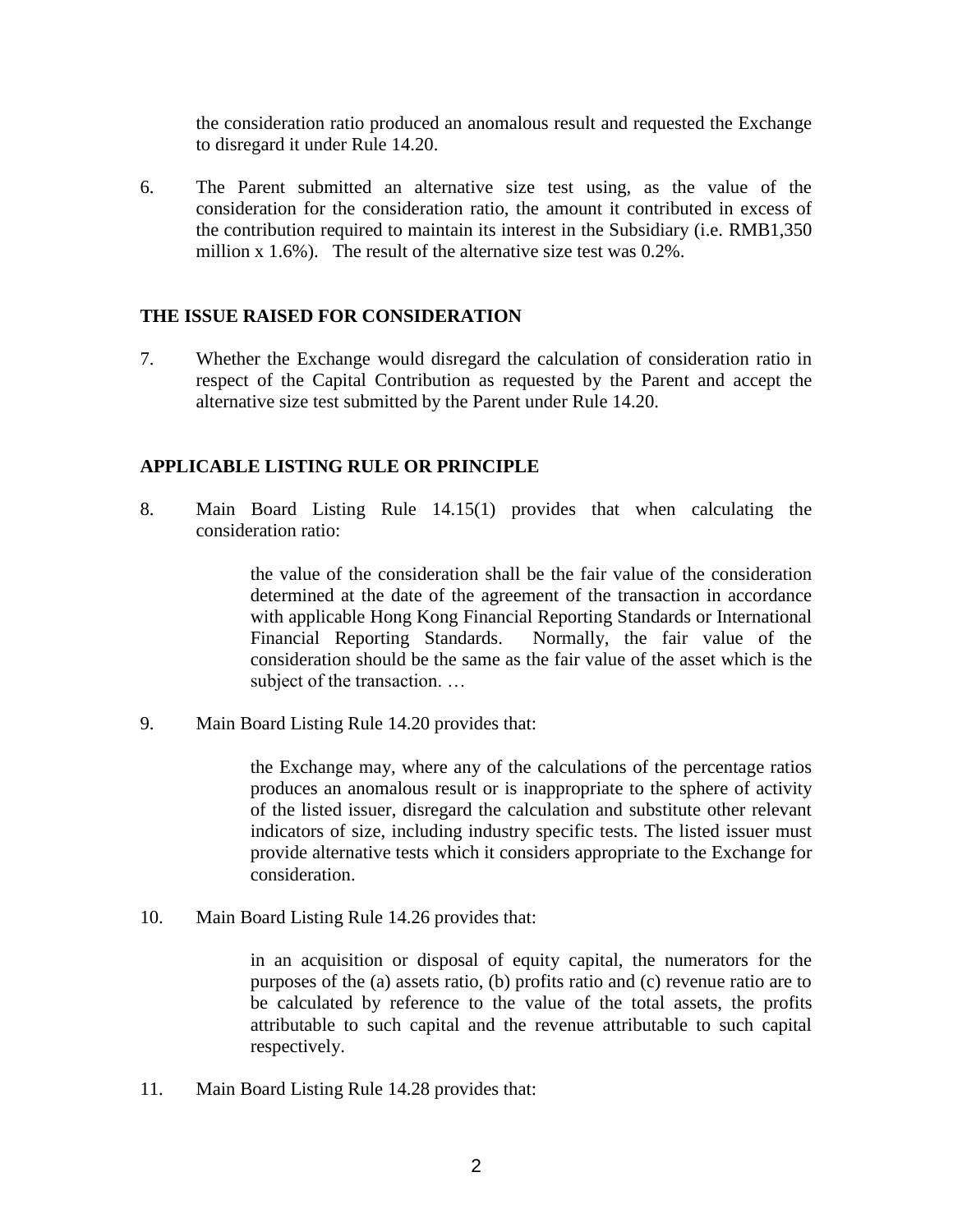the value of the entity's total assets, profits and revenue, … is to be multiplied by the percentage of the equity interest being acquired or disposed of by the listed issuer. However, 100% of the entity's total assets, profits and revenue will be taken as the value of the total assets, profits and revenue, irrespective of the size of the interest being acquired or disposed of, if:

- (1) the acquisition will result in consolidation of the assets of the entity in the accounts of the listed issuer; or
- (2) the disposal will result in the assets of the entity no longer being consolidated in the accounts of the listed issuer.

## **ANALYSIS**

- 12. Rule 14.07 sets out five percentage ratios for assessing the impact of a transaction on the listed issuer. The percentage ratio calculation forms the basis for classifying the transaction which determines whether the transaction is subject to any disclosure, reporting and/or shareholders' approval requirements under Chapter 14.
- 13. In the present case, the proposed Capital Contribution would result in an increase in the Parent's equity interest in the Subsidiary by 1.6%. Pursuant to Rule 14.28, when calculating the assets ratio, profits ratio and revenue ratio, the numerators would be the values of the Subsidiary's total assets, profits and revenue (calculated in accordance with Rule 14.27) multiplied by the percentage of the equity interest being acquired by the Parent (i.e. 1.6%).
- 14. As to the consideration ratio, Rule 14.15 requires the use of the total consideration payable by the listed issuer as the numerator, which in this case, would be the amount of capital proposed to be contributed by the Parent (i.e. RMB800 million).
- 15. When considering the Parent's request to adopt the alternative size test in place of the consideration ratio under Rule 14.20, the Exchange accepted that the consideration ratio produced an anomalous result having regard to the following factors:
	- The consideration ratio was calculated based on the total amount of Capital Contribution which included not only the amount payable for the additional 1.6% equity interest in the Subsidiary but also the contribution required to maintain the Parent's interest in the Subsidiary. However, as the Subsidiary was consolidated in the accounts of the Parent, the amount to be contributed by the Parent for maintaining its interest in the Subsidiary would have no impact on the consolidated financial position of the Parent group.